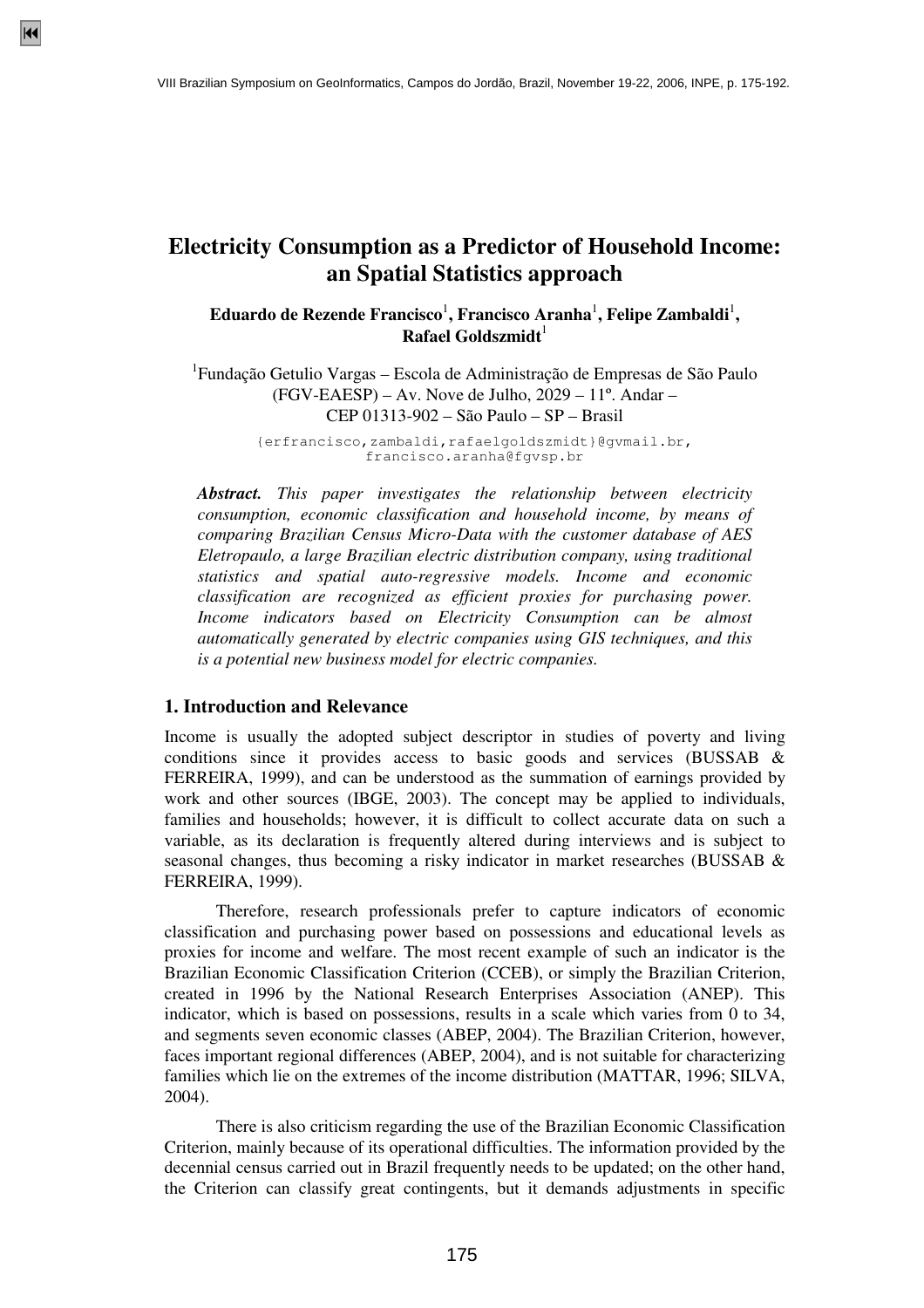regions and segments, in order to efficiently characterize populations of interest, demanding the inclusion of variables that can better indicate purchasing power.

Among those variables is the consumption of electric energy, including 97% of the Brazilian households; 99.6% in urban areas (IBGE, 2003) and 99.4% in the Southeast region (IBGE, 2003). Electricity covers more households than telecommunications, water and gas services (IBGE, 2003). Databases of electricity distribution enterprises contain consumption information about all of their customers (FRANCISCO, 2002); aggregated to geographical, historical and seasonal data, electricity consumption indicators may contribute to the classification of consumers from regions where it is hard to collect consumption data. Better consumer classification may provide knowledge about suitable services and goods which depend on income estimations, thus allowing clearer target segmentations. Electricity distribution companies often use income predictions in order to develop their market regionally and estimate their revenues. Finding a relation between electricity consumption and income may thus fit the interests of marketing and research professionals (GUERREIRO *et al*, 1996).

The discussion in this paper targets the relationship between three constructs: family income; economic classification (based on the Brazilian Criterion); and electricity consumption. The purpose of this study is to investigate the convenience of using the consumption of electricity in order to socially characterize families in the city of São Paulo. It may serve as an indicator to refine the Brazilian Criterion, so that market agents can clearly identify and attend to their target segments. Since there are only a few studies related directly to this topic, this is a seminal paper and may thus foster future investigations.

First we will describe the constructs and indicators examined in this paper, and then present the data sets and variables that are used in the research. We will then provide an analysis of the relationship among the constructs supported by multivariated regression modeling, and the spatial structure of the constructs, using spatial autocorrelation analysis. In addition, we used spatial auto-regressive models, to handle nonnormality and heteroskedasticity of the residuals. The main conclusion is that electricity may be an efficient predictor of income, but that it correlates better with high values of income than it does with lower values in the studied context; economic classification, on the other hand, always maintains its high correlation with income, regardless of values. Potential applications of the results are also discussed.

# **2. Objective**

The purpose of this paper is to investigate the relationship between electricity consumption and family income, driven by the theoretical assumption that the higher the energy consumption, the higher the income.

We also analyze the relationship between income and economic classification by means of comparing the variability of that information in the data sets used in this study, in order to better understand our selected population.

Next are postulated the hypotheses of this study: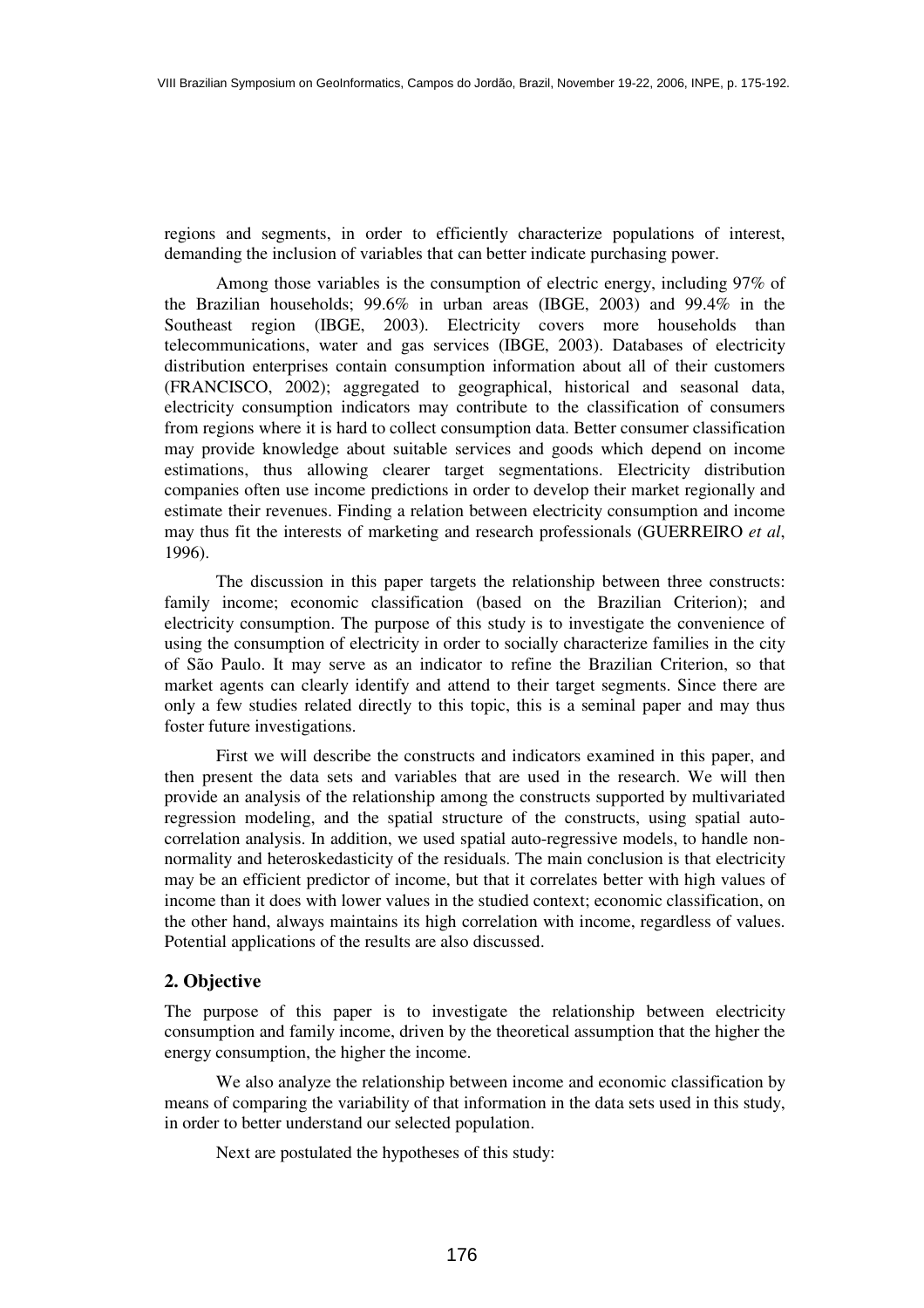**H1:** The higher the score in the Brazilian Criterion (Economic Classification), the higher the family income, in the city of São Paulo;

**H2:** The higher the consumption of electric energy, the higher the family income, in the city of São Paulo.

**H3:** There is a spatial dependence pattern of Household Income in the city of São Paulo, with decreasing income in direction Center-Suburbs.

**H4:** There is a spatial dependence pattern of Electric Energy in the city of São Paulo, with decreasing energy consumption in direction Center-Suburbs.

The studied object is the population of the city of São Paulo, and the objective is to characterize the postulated relations in a territorial aggregate level, particularly considering the weighted areas defined on the Demographic Census of 2000 by IBGE – Brazilian Institute of Geography and Statistics. Micro-Data of the Demographic Census of 2000 is jointly used with information of electricity consumption for August, 2000, in the city of São Paulo, aggregated in the same geographic reference units used in the Demographic Census. The population of the city of São Paulo totalized 10,435,546 inhabitants in the year 2000, corresponding to 3,131,389 families (IBGE, 2000).

In addition, preliminary studies in São Paulo municipality with income indicators, social exclusion, educational indicators and sanitation (ZAMBALDI; GOLDSZMIDT, 2006) verified an increase in socioeconomic vulnerability in direction Center-Suburbs.

#### **3. Literature Review**

The main concepts, contexts and constructs that support this study are described below; and the relationships between constructs are also presented throughout the text.

#### **3.1. Family, Household and Income**

The concept of family used in this paper is the same used by IBGE (2004, p. 19, our translation): "groups of relatives or people living in the same household unit, dependent of each other by means of domestic or living rules; or one singular person who lives alone in a household unit". Household is defined as "the place of living, separate and independent, constituted of one or more rooms" (IBGE, 2004, our translation). An intrinsic relation between household and family is assumed. The demographic census provides information about the relation of people living in the household with the head of the household and with the head of the family (IBGE, 2002).This allows for the existence of more than one family living in a household, but such circumstances are quite unusual (IBGE, 2002).

 Income is understood as the summation of all income provided by work and other sources (IBGE, 2003), and may be calculated for individuals, families or households. It includes the sum of gross income (before taxation) from work, pensions, government and public social security programs (such as minimum income, school grants, or unemployment benefit) and rent of any type, measured in R\$. Collecting this kind of data is often difficult and inaccurate.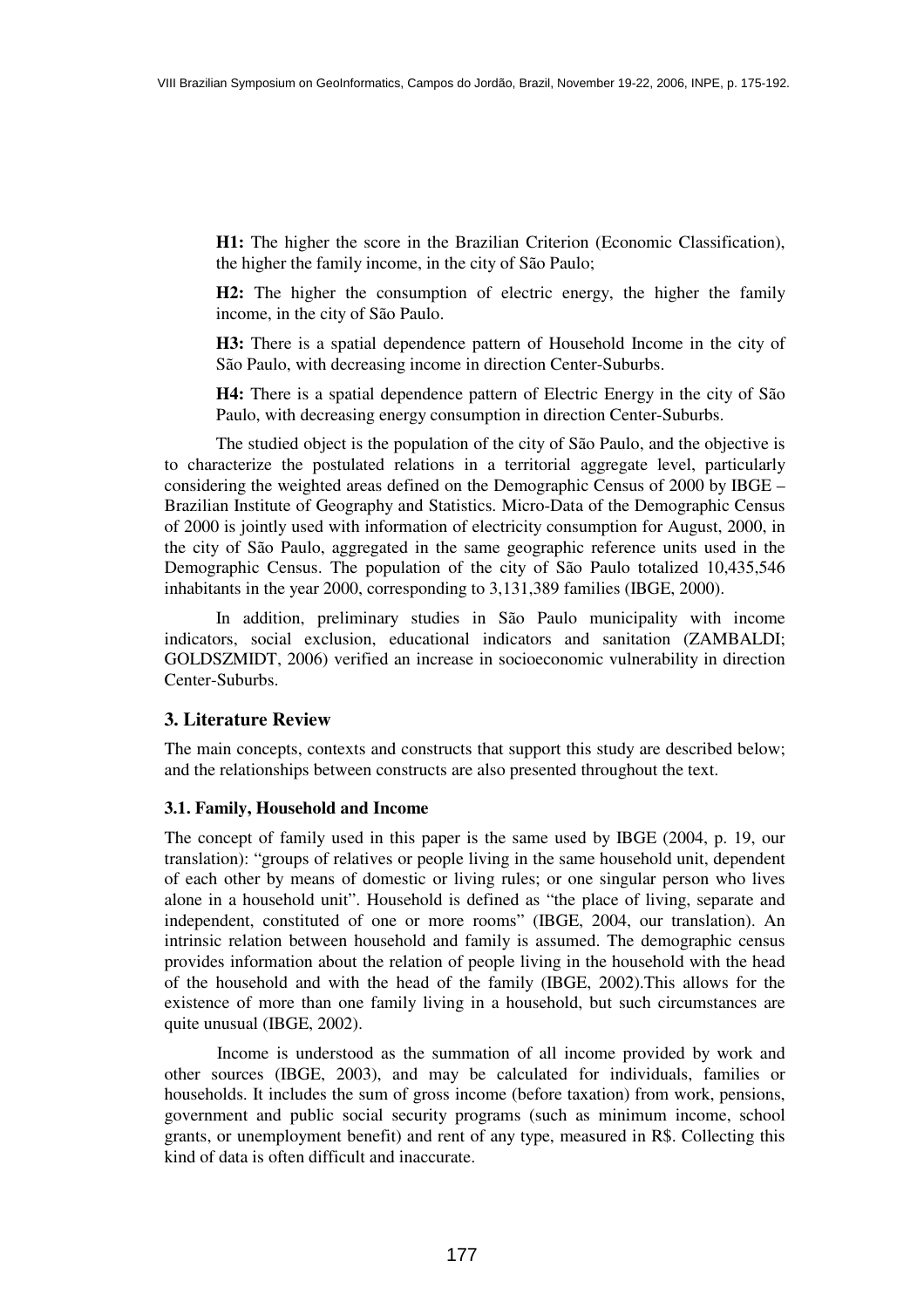# **3.2. Economic Classification and the Brazilian Criterion**

In 1996, the Brazilian Criterion of Economic Classification (CCEB), or simply the Brazilian Criterion, was created by ANEP. In 2004, the Brazilian Research Enterprises Association (ABEP) was founded and became responsible for the norms of the Brazilian Criterion (ABEP, 2004). The criterion is frequently criticized because of its limitations in segmenting populations according to lifestyle or social classification (SILVA, 2004). The criterion basically includes indicators of ownership of goods and educational variables of the head of the family in the composition of a scale between 0 and 34, segmenting families into seven classes which are ordered from the top to the bottom: A1, A2, B1, B2, C, D and E. The population distribution of the Brazilian Criterion in metropolitan regions shows variability, reflecting therefore its effective capacity of discriminating purchasing power among different regions (ABEP, 2004).

# **3.3. Consumption of Electricity**

Many studies show that the consumption of electricity has some kind of relation with the income concentration in Brazil. Many authors (LEITE, 1997; MADUREIRA, 1996; POMPERMAYER; CHARNET, 1996; and ARAÚJO, 1979) tried to characterize the domestic consumption of electricity by means of household income variability. Pompermayer and Charnet (1996) found statistically significant influences of social and demographic factors on the consumption of electricity in the State of São Paulo.

Electricity corresponds to 64.2% of the energy consumption of Brazilian households and that share tends to become even greater (MME *apud* ACHÃO, 2003). After the year 2001, due to a rationing of electricity, the share of electricity in energy residential consumption lowered from 54.8% to 48.8% in the state of São Paulo, but it returned to its growth trend afterwards (GOVERNO DO ESTADO DE SÃO PAULO, 2005).

The growing use of technology in households in the Southeast region by means of computers, and surely the internet - corresponding to an increase of 11% in 2004 (IBGE, 2005), together with the acquisition of goods such as televisions and side-byside refrigerators, foster the residential use of electric energy and increases its influence over the welfare of families (IBGE, 2005).

From the total of about 5 million consumer units AES Eletropaulo, 9.7% are classified as Low Income Tariff (CAVARETTI, 2005). Adding on that illegal customers, located on subnormal gatherings (slum areas), about 2.4%, we have a good approximation of poor families covered in AES Eletropaulo concession area – 625 thousands (FRANCISCO, 2006).

Every year, AES Eletropaulo does not bill 2,700 GWh derived from nontechnical losses, an amount of energy that is greater than the residential consumption of the cities of São Bernardo, São Caetano, Santo André and Diadema which, altogether, have a population of 2 million people. According to ANEEL (2005), the Brazilian Energy Regulatory Agency, the annual commercial loss in the Brazilian power distribution segment was about R\$ 5.1 billion in 2005.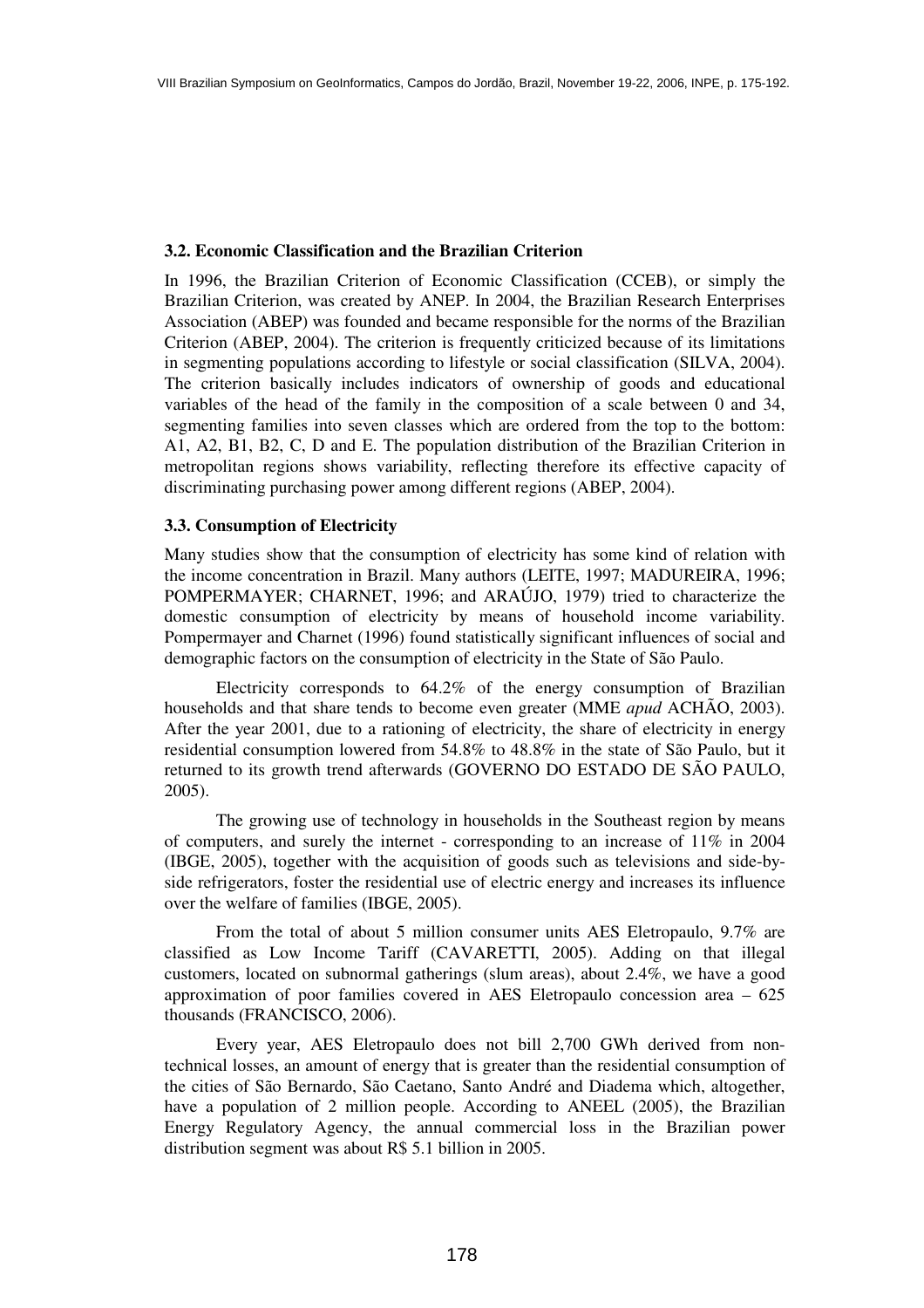# **4. Data Collection and Operational Aspects of Indicators**

We present next the operational aspects of variables used in this paper, and then characterize the investigated universe. Data used here was collected from the Micro-Data of the Demographic Census of 2000, and it is aggregated into territories. We present below the period of observation, reference units, variables and number of cases. The other pieces of data were collected from energy consumption databases and are described here in terms of definition, collection period and granularity. The aggregation strategy of the two data sets in a territorial basis is also presented.

## **4.1. Micro-Data of the Demographic Census (IBGE, 2000)**

Official statistics are a fundamental part of the information systems in a democracy, providing Government and society with data about the economic, demographic, social and environmental situation of the population in a nation (BITTENCOURT, 2005). The Brazilian Institute of Geography and Statistics – IBGE is among the main sources of official data in Brazil. The Brazilian Demographic Census occurs every ten years and maintains a useful retrospective of the population characteristics since 1980. Its information is confidential and may be used only for statistical purposes.

The data collection was carried out between August and November, 2000, in 54,265,618 households of the 5.507 municipals of the whole Brazilian territory, divided into 215,811 areas (IBGE, 2002). Each area is named a census sector and covers from 200 to 300 households.

There are two researches included in the Demographic Census of 2000: (i) the Universe Research, which captures characteristics of the households of the whole population (census); and (ii) the Sample Research, more complex and applied to about 11.7% of the private households; it contains detailed questions about the households and its residents, such as education, religion, work activities and income (sampling).

The Sample Research can not provide statistical significance in the level of census sectors and therefore it is aggregated into weighted areas or geographic units, which are mutually exclusive groups and to which procedures of calibrated estimation are applied in order to make inference for the whole population (IBGE, 2000). The maximum weighted area is municipal and its minimum size is of 400 households, even if that implies noncontiguous areas, always respecting homogeneity characteristics such as income, number of people living in a household, infra-structure and educational level of the heads of the households. Only 482 municipalities had more than one weighted area; the other 5,032 are areas themselves.

There are 9,336 weighted areas in Brazil (IBGE, 2000) and this information refers to July 31<sup>st</sup> 2000. The city of São Paulo was divided into 96 districts, which are territorial and administrative units under the same judicial and fiscal administration (SEADE, 2005), and are the basis of the creation of the weighted areas with the support of geo-referenced computational systems. The city is divided into 13,278 census sectors and 456 weighted areas, (IBGE, 2000).

Information about the Sample Research is made available by IBGE by means of Micro-Data of the Demographic Census of 2000; each reference unit is a household and allows aggregation on the levels of weighted areas and districts. There are two separate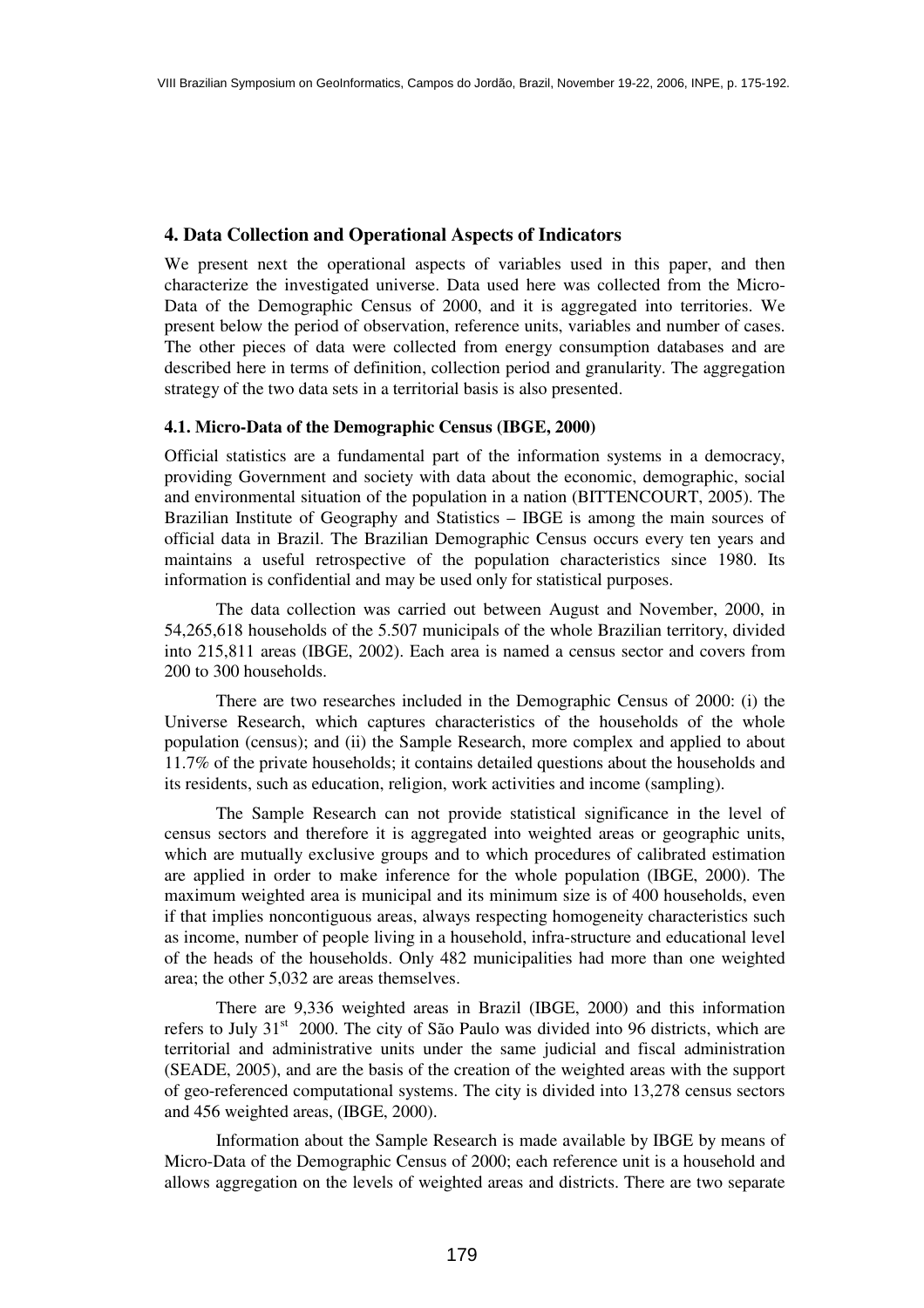micro-data files: (i) the household data set; and (ii) the people data set. Interviews were made in 30,669 households in the city of São Paulo and represent the universe of 3,032,905 units. Information of about 1,057,086 people was provided, representing the universe of 10,414,207 people.

The operational relation between those two data sets (households and people) is made with the household code. Variables don't allow association with census sectors, but they do allow association with the weighted areas. Table 1 describes main variables in micro-data database.

| Data File | Variables                                                                                                                                                                                                                                                                                                                                                                                                                                                                                                                                                                                                                                                                                                                                                                                                                                                       |
|-----------|-----------------------------------------------------------------------------------------------------------------------------------------------------------------------------------------------------------------------------------------------------------------------------------------------------------------------------------------------------------------------------------------------------------------------------------------------------------------------------------------------------------------------------------------------------------------------------------------------------------------------------------------------------------------------------------------------------------------------------------------------------------------------------------------------------------------------------------------------------------------|
| Household | Weighted Area Code: Census Sector Situation: Household Situation: Household<br>Code; Number of residents; Number of Bathrooms; Possession of a Toillette Vase,<br>Electric Ilumination, Radio, Refrigerator or Freezer, Videocassette player, Washing<br>Machine, Microwave Oven; Telephonic Line Installed; Possession of a Micro-<br>Computer; Number of Televisions; Number of Private Automobiles; Number of Air-<br>Conditioners: Monthly Income of the Household                                                                                                                                                                                                                                                                                                                                                                                          |
| People    | Household Code: Ordinal Number of Researched Person: Weighted Area Code:<br>Household Situation; Relation between the Interviewee and the Head of the<br>Household; If one knows how to read and write; If one goes to school or day-nursery;<br>Current Course; Current Grade; Highest level Attended in a Course, having been<br>approved at least in one grade; Highest Grade Approved; If one has concluded the<br>course; Highest Level of Concluded Course Code; Years of Study; If one lives with a<br>partner; Marital Status; If one hasn't any income provided by work; Total income<br>provided by one's main job; Is one hasn't any income provided by other jobs; Total<br>income provided by other jobs, by work; Income provided by retirement or pension,<br>rentals, family pension or donations, public programs, other sources; Total income |

**Table 1. Variables of the Micro-Data of the Demographic Census of 2000 used in the study** 

## **4.2. Income and the Adjusted Brazilian Criterion**

In this paper, the following sources of income are computed: (i) total family income provided by main job; (ii) total family income provided by work; (iii) total family income (summation of all types of family income); (iv) total household income provided by main job; (v) total household income provided by work; and (vi) total household income (summation of all types of income of the household). Total family income is variable V7616 and total household income is the summation of the income provided by all the residents of the family, even those who aren't considered family by the IBGE definition.

Data of the People Database provides information about the educational level of the head of the family. The data of the Sample Research could not follow the exact calculation of the Brazilian Criterion, so some adjustments had to be made, as shown with shaded background in Table 2.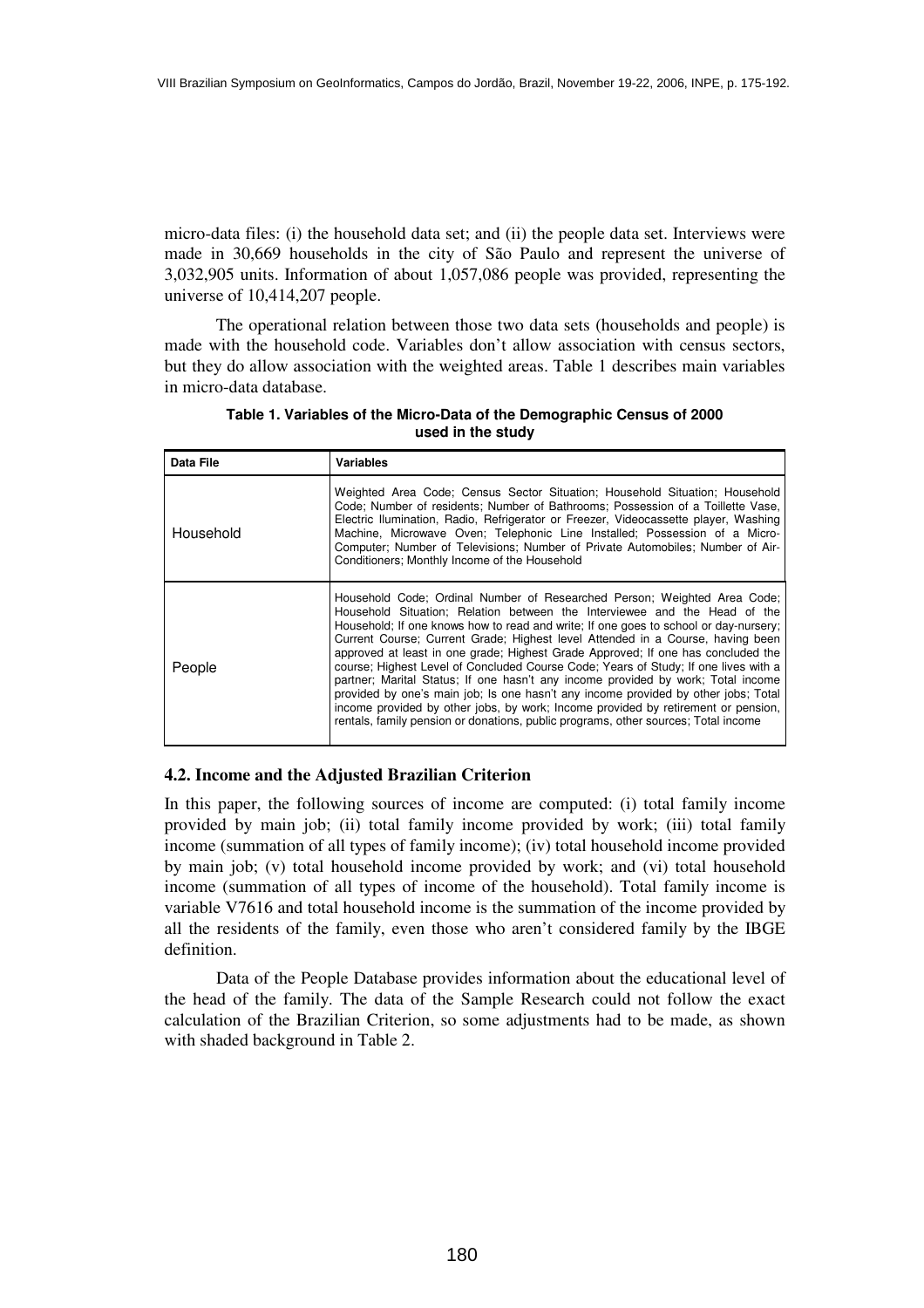| <b>Brazilian Criterion</b>             | Sample Micro-Data                                                                                                                           |  |  |  |
|----------------------------------------|---------------------------------------------------------------------------------------------------------------------------------------------|--|--|--|
| Number of color televisions            | Number of televisions                                                                                                                       |  |  |  |
| Number of Radios                       | Ownership of Radio                                                                                                                          |  |  |  |
| Number of Bathrooms                    | Number of Bathrooms (V0209) and<br>Ownership of a toilette vase (V0210)                                                                     |  |  |  |
| Number of automobiles                  | Number of automobiles<br>for private/personal use (V0222)                                                                                   |  |  |  |
| Number of Monthly Employees            | Number of individuals whose relation with the head of<br>the family is classified as "Domestic Employee" (V0402)<br>of the People Database) |  |  |  |
| Number of vacuum cleaners              | Not asked                                                                                                                                   |  |  |  |
| Number of Washing Machines             | Ownership of a Washing Machine                                                                                                              |  |  |  |
| Number of Videocassette or DVD players | Ownership of a Videocassette                                                                                                                |  |  |  |
| Number of Refrigerators or Freezers    | Ownership of Refrigerator or Freezer                                                                                                        |  |  |  |

| Table 2. Comparing the Brazilian Criterion with the Sampled Micro-Data of the |
|-------------------------------------------------------------------------------|
| <b>Demographic Census 2000</b>                                                |

In the Brazilian Criterion, one or more Washing Machines provide the same punctuation (1 point), and the same happens with DVDs and Videocassette players (2 points). The simplified collection of data regarding refrigerators doesn't allow the differentiation of the Brazilian Criterion among families who own a refrigerator and a freezer (3 points), a side-by-side refrigerator (3 points), only one refrigerator (2 points) or only one freezer (1 point). Since the definition of bathrooms in the Criterion differs from that of IBGE, we decided to consider all the private and social bathrooms of the household, for reasons of simplification. There is a slight difference between the definition of Monthly Employee in the Brazilian Criterion and the Domestic Employee by IBGE; the first considers employees who work in the household at least five times a week and the second considers all the employees who live in the household.

Given all adjustments made, the computation of the Adjusted Brazilian Criterion follows the summation presented in Table 3.

| Goods                   |   | 2 | 3 | 4 or more |
|-------------------------|---|---|---|-----------|
| Television              | 2 |   |   |           |
| Radio                   |   |   |   |           |
| Bathroom                | 2 |   | 4 |           |
| Automobile              | 2 |   | 5 |           |
| Domestic Employee       | 2 |   |   |           |
| <b>Washing Machine</b>  |   |   |   |           |
| Videocassette           | ົ | ົ | ົ |           |
| Refrigerator or Freezer |   |   |   |           |

**Table 3. Adjusted Brazilian Criterion Calculus, based on goods**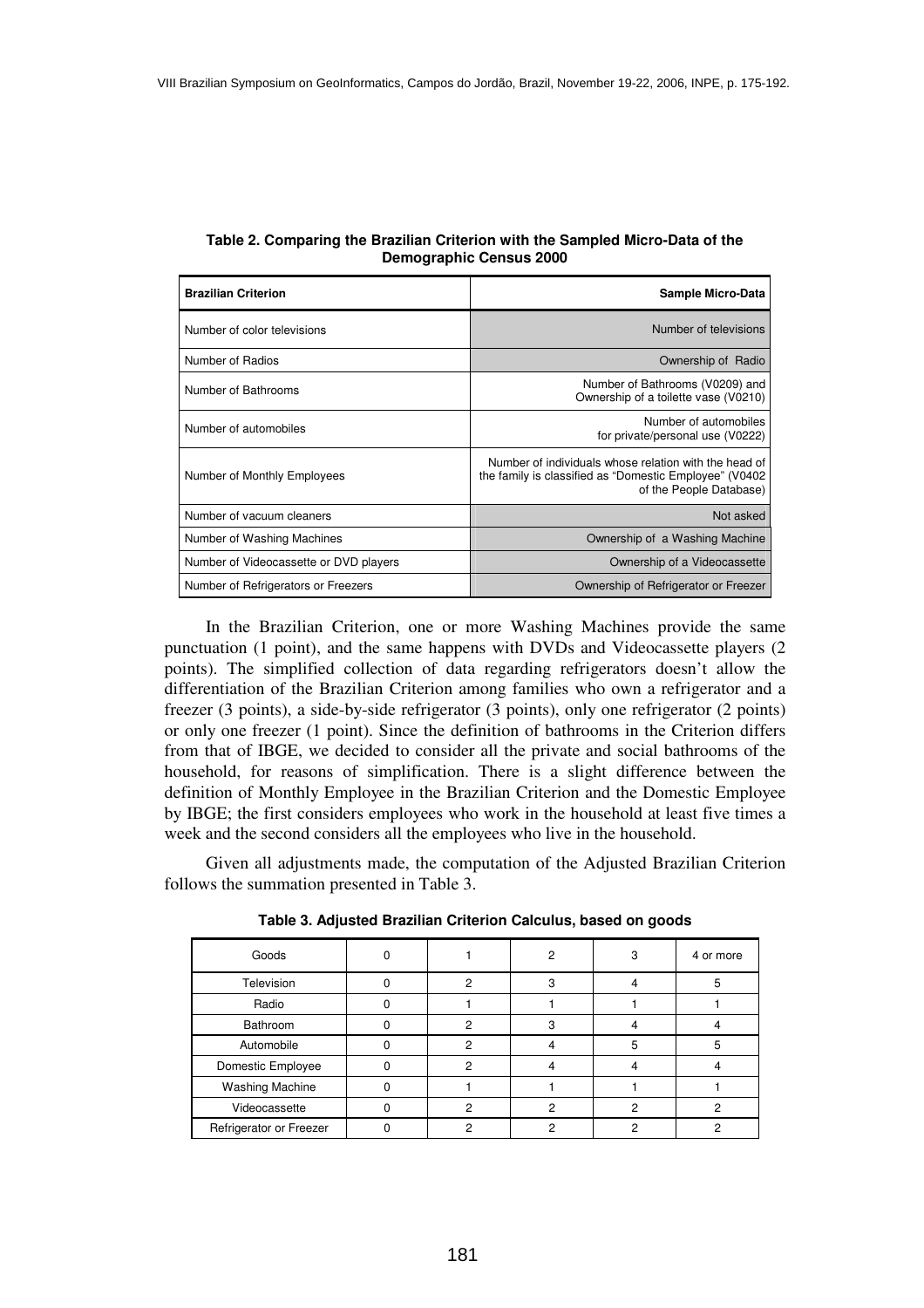## **4.3. Electricity Consumption Data from AES Eletropaulo**

According to Francisco (2004), the electric energy distribution companies maintain georeferenced registers of its customers, including data such as consumption history and payments made. Each residential customer corresponds practically to a household.

AES Eletropaulo, the main energy provider of the City of São Paulo, controls its registers with a customer code, which never changes even though the customer may move to another household. The data in this paper was collected from AES Eletropaulo between September, 1999 and August, 2000, and it was associated to the Micro-Data of the Sample Research of the Demographic Census of 2000. Two variables were computed then: (i) consumption during August 2000 and (ii) monthly consumption (mean) during the investigated period.

 IBGE provides the description of the weighted areas of the Demographic Census of 2000. Thus, using spatial algorithms (ESRI, 2000), it was possible for AES Eletropaulo to associate customer codes to a weighted area and to compute the number of active customers in each area. Therefore, we could jointly analyze all forms of computed income (mean), the Adjusted Brazilian Criterion (mean) and the two computed indicators of electricity consumption (mean) for each weighted area of the city of São Paulo.

# **5. Analysis and Results**

The residential customers of AES Eletropaulo in August 2000 totaled 3,037,992, and the total households pointed out by the Demographic Census of 2000 were 3.039.104, which denotes that the association was proper and shows only a little inconsistency, especially when we analyze the correlation between households and customers in the weighted areas. Figure 1 and Table 4 describes main statistical information of the three constructs.



**Figure 1. Histograms of Household Income, Electric Energy Consumption and Adjusted Brazilian Criterion**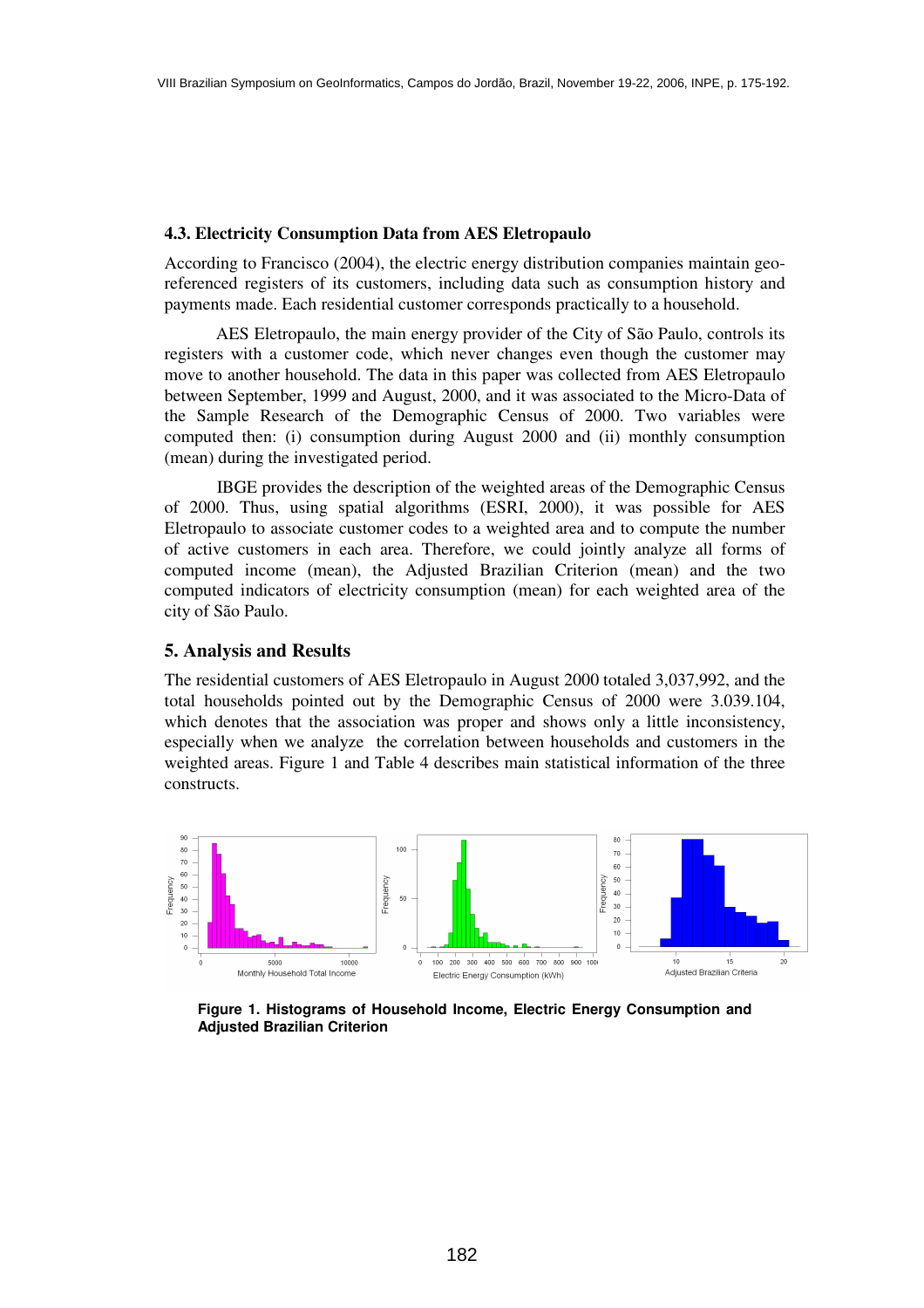| Variable                                 |       | Minimum (R\$) Maximum (R\$) Mean (R\$) |          | Standard<br>Deviation (R\$) |
|------------------------------------------|-------|----------------------------------------|----------|-----------------------------|
| Monthly Household Income (mean) (R\$)    | 53.73 | 11.196.85                              | 2.189.34 | 1.713,34                    |
| Electric Energy Consumption (mean) (kWh) | 64.3  | 809.2                                  | 238.2    | 79.7                        |
| Adjusted Brazilian Criterion (mean)      | 8.515 | 19.755                                 | 13.347   | 2.519                       |

**Table 4. Descriptive Statistics of Household Income, Electric Energy Consumption and Adjusted Brazilian Criterion** 

 Because this is a seminal study, no previous models were available; therefore many regression models were performed with income as a dependent variable and with the adjusted Brazilian Criterion and the electricity consumption as independent variables, in order to test the hypothesis **H1** and **H2**. The two following models are the ones with the best fit.

## **Regression 1: Adjusted Brazilian Criterion as an Income predictor (n=456)**

- *y* : Household Income (R\$)
- *x* : Adjusted Brazilian Criterion (score)

$$
\hat{y} = \beta_0 + \beta_1 x + \beta_2 x^2 = 7512.63 - 1357.36 x + 69.30 x^2
$$

$$
R^2 = 0.960
$$
 Adjusted  $R^2 = 0.960$ 



183

Economic Classification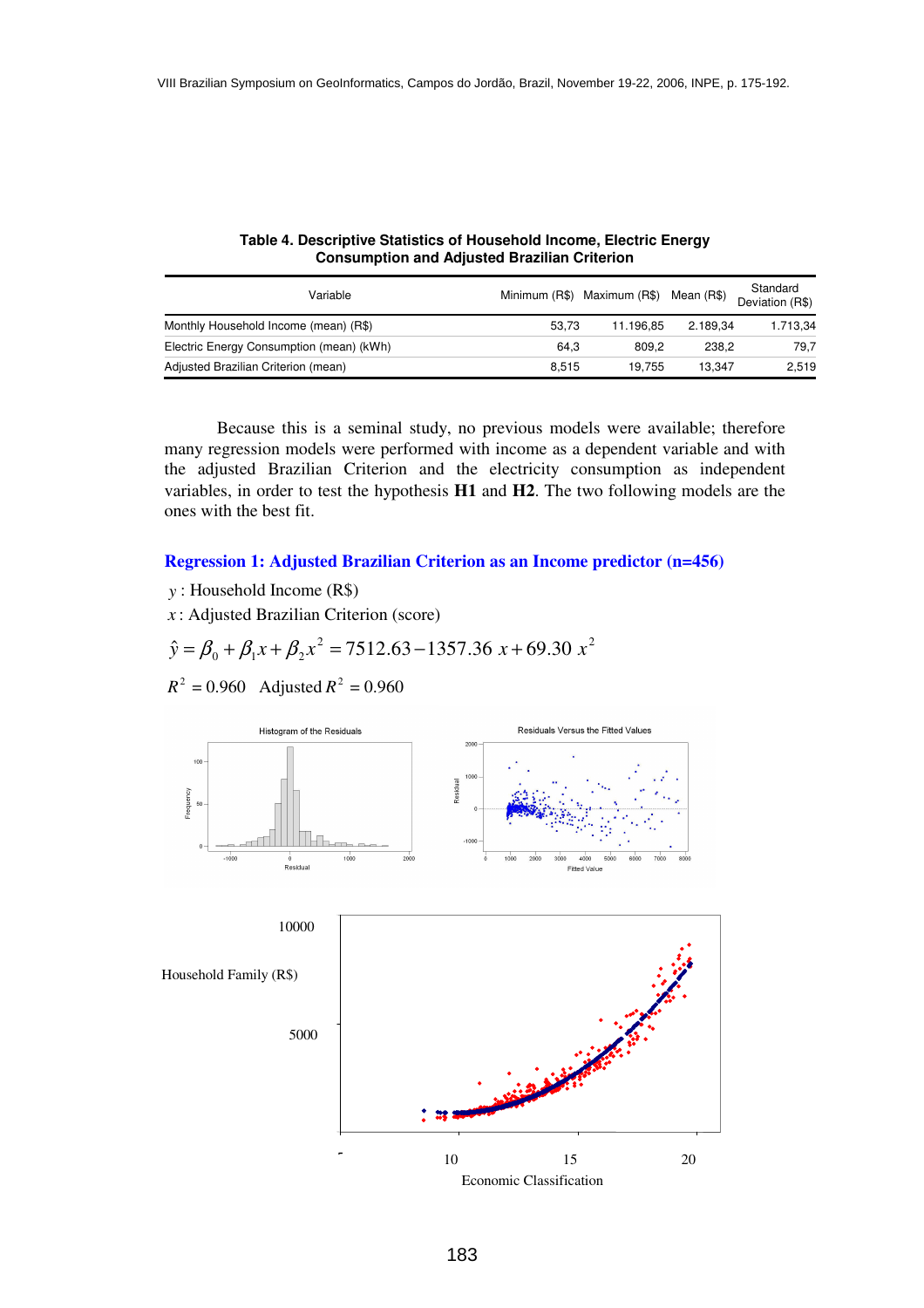# **Regression 2: Electric Energy Consumption as an income predictor**

- *y* : Household Income (R\$)
- *x* : Electricity Consumption (kWh)

Obs: 8,600 is the maximum of the curve

$$
\hat{y} = \left(\frac{1}{8600} + \beta_0 \beta_1^x\right)^{-1} = \left[\frac{1}{8600} + 0.01412 \ (0.98665)^x\right]^{-1}
$$

 $R^2 = 0.910$  Adjusted  $R^2 = 0.853$ 



 Maps in Figure 2 illustrate chloropletic distribution of the constructs, and suggest, based on their similarities, they are strongly correlated (FRANCISCO, 2006).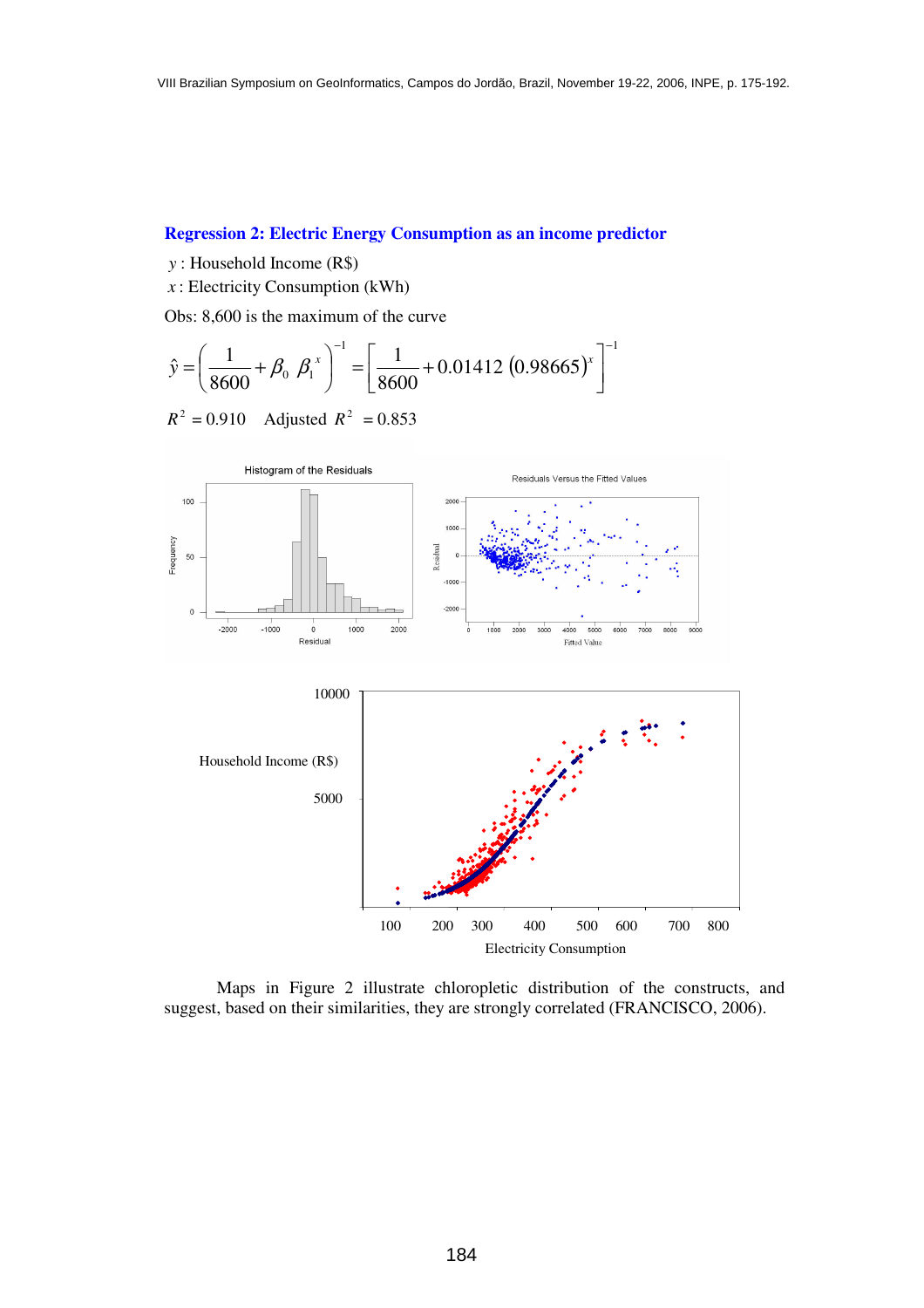

**Figure 2. Maps of the City of São Paulo representing: (i) Monthly Household Total Income, (ii) Adjusted Brazilian Criteria, and (iii) Electric Energy Consumption per Weighted Areas** 

Both models are adequate and present  $R^2$  coefficients higher than 90%, which represents the percentage of data variability explained by the model. Both regressions are significant and so are their coefficients, as can be seen by means of the F and the Pvalues. The residual error histograms show apparent normality, but suggest that its magnitude tends to increase as the income levels do; their structure is probably more complex than the models can predict. Kolmogorov-Smirnov tests of normality results on 0,171 and 0,129, respectively to regression 1 and 2, which suggests non normality of the residuals.

 Based on this, we performed spatial auto-correlation analysis, and spatial regression models. Results are shown in Figure 3. Moran's I is almost 0.78, which suggests strong spatial dependence of Household Income in the city of São Paulo. Similar results were obtained for Electric Energy Consumption.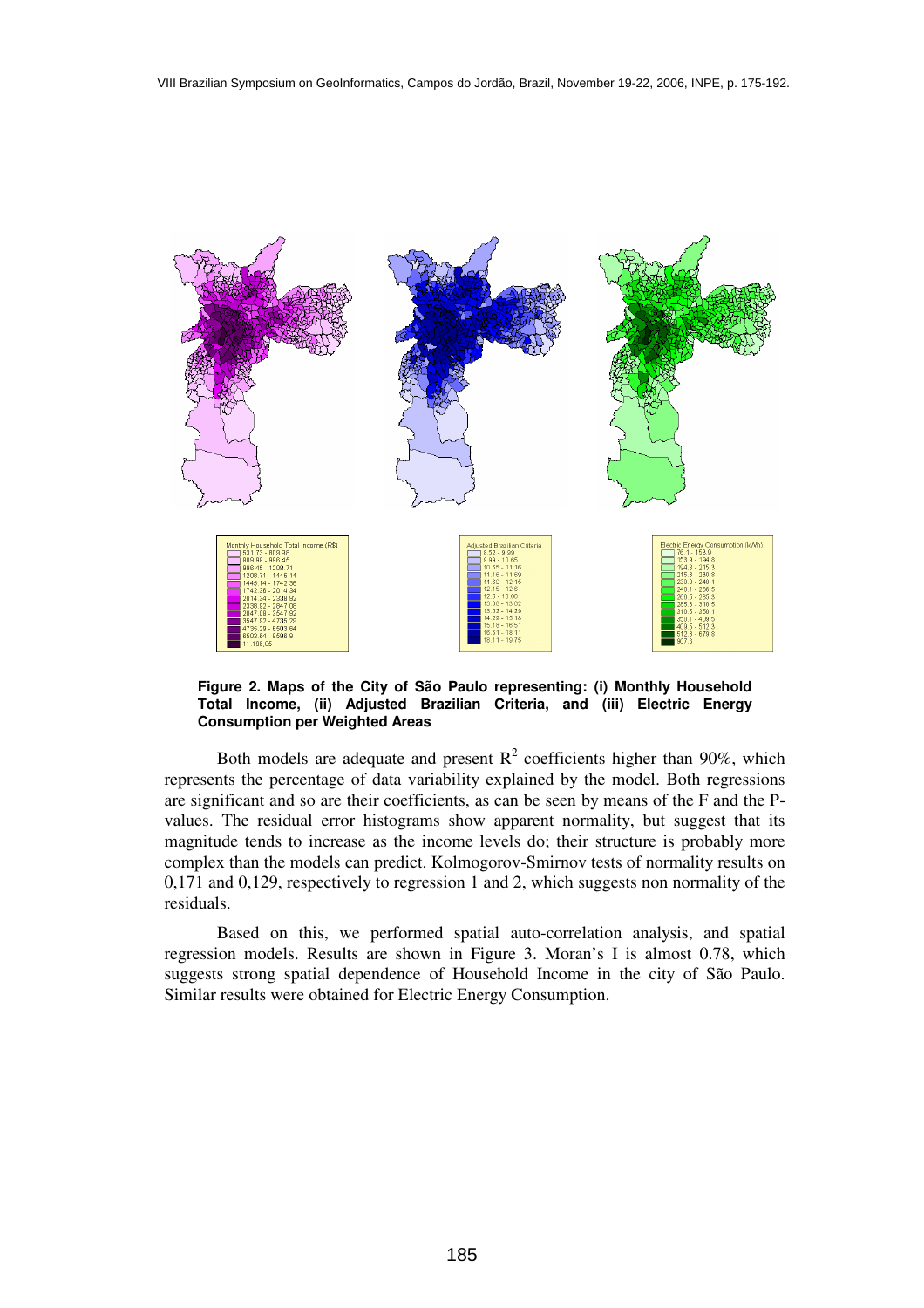

#### **Figure 3. Moran's scatter plot and indexes of Household Income, using Queen Contiguity Weight**

 For different neighborhood matrix analyzed, Moran's I showed high values, up to 0,80 in all three cases. It suggests high influence of neighborhood in Household Income behavior, as well, as pointed in Moran's scatter plots, an increase of income concentration in direction Suburbs-Center. Maps and diagrams in Figure 4 contain these informations.

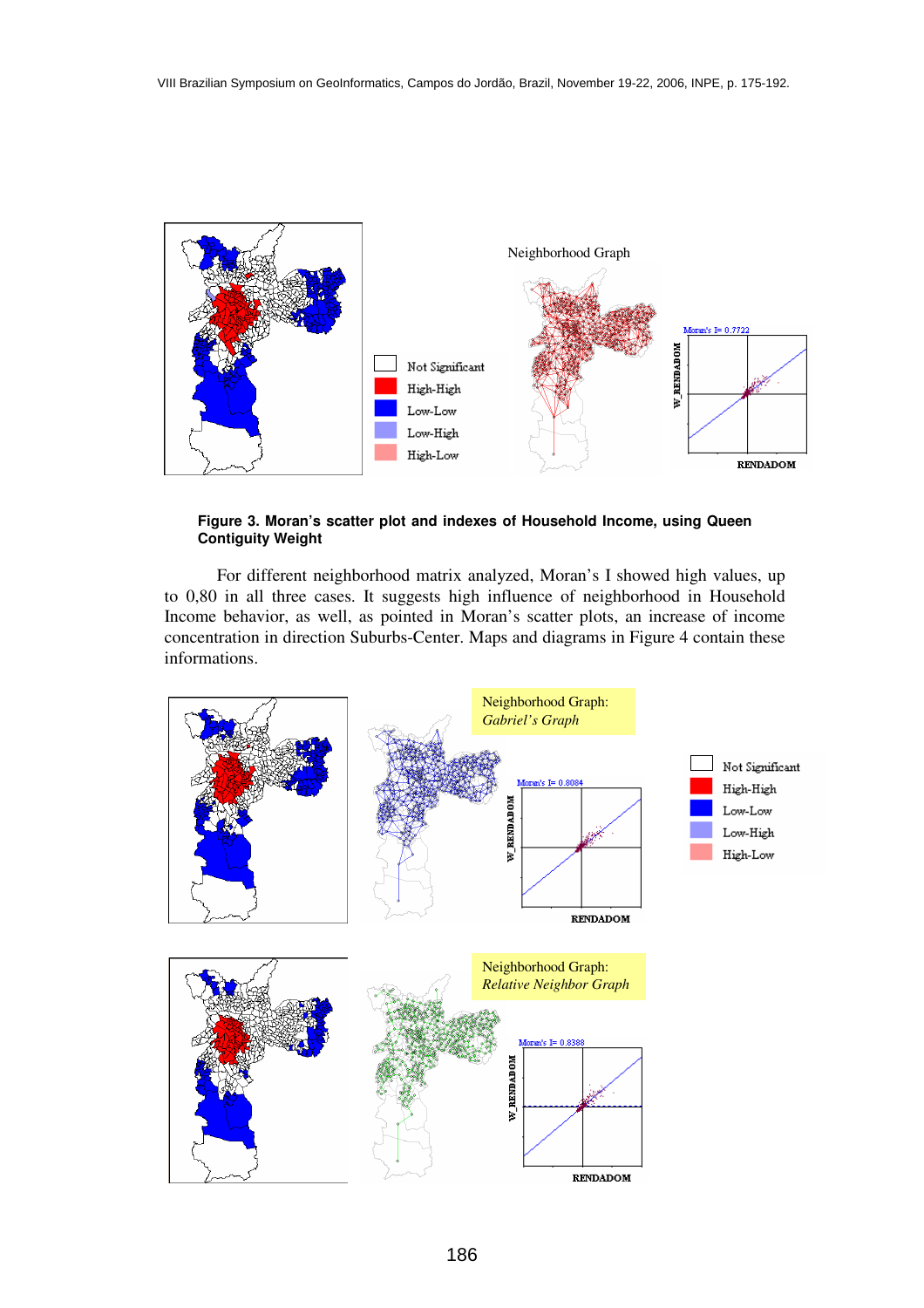

#### **Figure 4. Moran's scatter plot and indexes of Household Income for different Neighborhood graphs**

 From exploratory spatial analyses pointed above, we've proceeded to a spatial dependence diagnose of household income linear regression model. We've change scales of household income and electric energy consumption variables – we adopted their logarithms in substitution of themselves. This transformation results in a more linear scatter plot among this two constructs.

 So, we've incorporated an auto-regressive term in dependent variable and in the residual error. Table 5 shows the final model with spatial dependence of dependent variable and residual error.

| Data set and the set of the set of the set of the set of the set of the set of the set of the set of the set o<br>: energia elétrica |              |                                                                                             |                             |                    |  |            |
|--------------------------------------------------------------------------------------------------------------------------------------|--------------|---------------------------------------------------------------------------------------------|-----------------------------|--------------------|--|------------|
| Spatial Weight<br>: areaqueen1. GAL (Queen Contiguity Weight)                                                                        |              |                                                                                             |                             |                    |  |            |
| Dependent Variable :                                                                                                                 |              | <b>LNINCOME</b>                                                                             | Number of Observations: 456 |                    |  |            |
| Mean dependent var : 7.46738                                                                                                         |              |                                                                                             | Number of Variables :       |                    |  | 3          |
| S.D. dependent var :                                                                                                                 |              | 0.633242                                                                                    | Degrees of Freedom :        |                    |  | 453        |
| Lag $coeff.$ (Rho) :                                                                                                                 |              | 0.607507                                                                                    |                             |                    |  |            |
| R-squared                                                                                                                            | $\mathbf{r}$ | 0.936675                                                                                    | Log likelihood :            |                    |  | 171.909    |
| Sq. Correlation                                                                                                                      |              | Akaike info criterion : -337.818<br>$\mathbf{r} = \mathbf{r}$ and $\mathbf{r} = \mathbf{r}$ |                             |                    |  |            |
| Sigma-square                                                                                                                         |              | : 0.0253932                                                                                 | Schwarz criterion :         |                    |  | $-325.451$ |
| S.E of regression : $0.159352$                                                                                                       |              |                                                                                             |                             |                    |  |            |
| <b>Estimated Coefficients</b>                                                                                                        |              |                                                                                             |                             |                    |  |            |
| Variable                                                                                                                             | Coefficient  | <b>Std.Error</b>                                                                            | Z-value                     | <b>Probability</b> |  |            |
| W LNINCOME                                                                                                                           | 0.6075072    | 0.02163564                                                                                  | 28.07901                    | 0.0000000          |  |            |
| CONSTANT                                                                                                                             | -3.700081    | 0.1738361                                                                                   | -21.28489                   | 0.0000000          |  |            |
| LNCONSUMPTION 1.193655                                                                                                               |              | 0.04949749                                                                                  | 24.11546                    | 0.000000           |  |            |

## **Table 5. Summary of the final Spatial Auto-Regressive Model**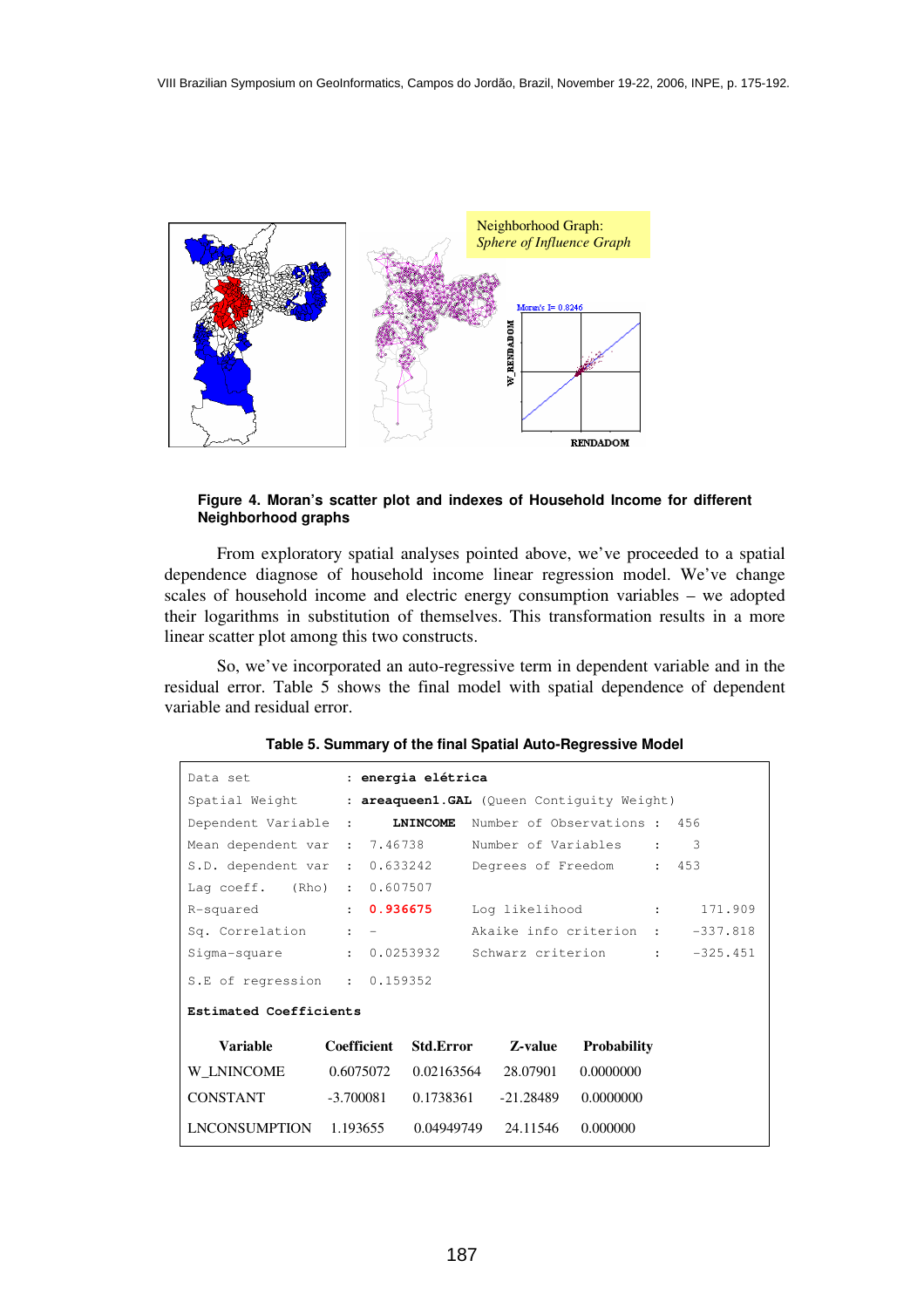The model shows global adjusted statistics (Log Likelihood, Akaike and Schwarz criterions). Positive estimated coefficients confirm non-rejection of H1 and H2 hypothesis. Hypothesis H3 and H4 can be verified from Moran's I and scatter plots. In addition, the spatial model increased a little bit  $R^2$  coefficient (upper than 93%).

 The residual error of this model assumed normal distribution pattern and homoskedasticity. Figure 5 shows this distribution, Kolmogorov-Smirnov and Breusch-Pagan tests for normality and heteroskedasticity, error histogram and Moran's I of residuals. The last one, Moran's I of residual, is almost zero, which indicates absence of spatial dependence.



**Figure 5. Residual Errors of the Spatial Regression Model**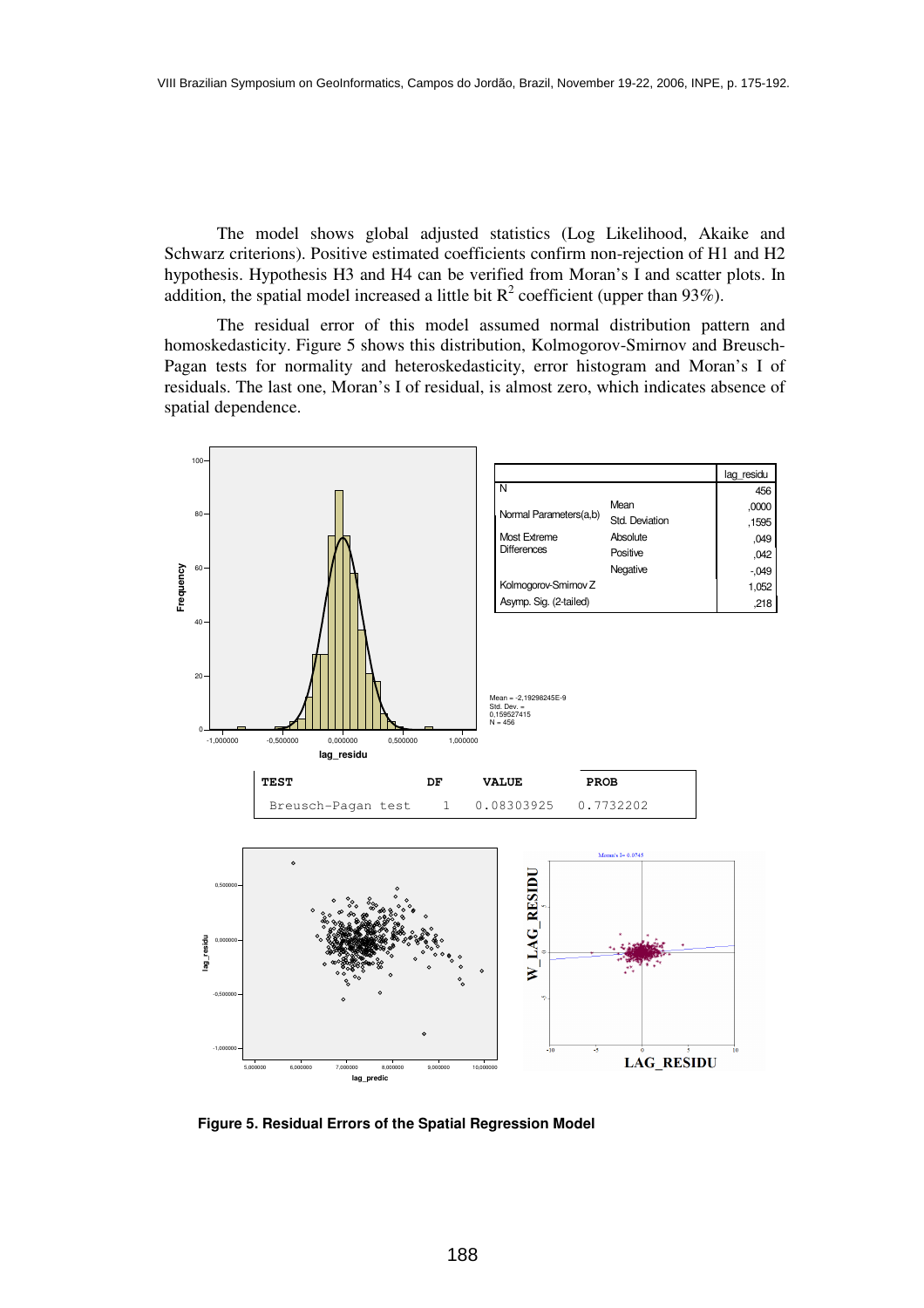The results of this analysis point pattern of household income distribution between weighted areas can be spatially explained, and the consumption of electric energy is a very strong predictor.

## **6. Final Remarks**

This paper develops an income-predicting model using economic classification and electricity consumption as independent variables; both constructs are revealed as proper for predicting income and their results were adequate on a territorial basis.

These relationships must surely be tested with updated data when and if it is available, since the data here was collected in 2000. Even so, strong correlations show that the consumption of electricity may be an efficient indicator for income prediction. Therefore, this study may inspire the creation of an aggregated set of regional indicators of electricity supply, which can be useful for research institutes and organizations dealing with public and urban affairs. Credit policies may also benefit from regional models which capture money borrowers in a broad way, as with the examples developed here.

The correlation between Income and the Consumption of Electricity is higher for greater values than lower ones, which suggests that the prediction models may fit values with different precision. That seems to be coherent when we analyze the residual errors of the regression models purposed in this paper, which show different patterns of distribution throughout different values of predictor values. Deeper investigations of this distribution are required in the future in order to refine our model. Usage of Spatial statistics analysis handles appropriately residuals behavior, and showed strong potential to support these results.

The smallest geographic units of the recent researches by SEADE and IBGE are districts; this means that working with the weighted areas is a new and more granular approach.

In spite of the very strong correlation between household income and electricity consumption, the use of weighted areas incorporates the compensation between high income dwellings (with lots of electric and modern goods, that do not waste much energy) and low income ones (with some cultural habit of power stealing and still, in many cases, old electrical appliances, that waste considerable energy).

The results in a household level investigation (FRANCISCO, 2006) showed that energy consumption alone cannot substitute for the Brazilian Criteria or the household income itself. However, the combined use of the Brazilian Criteria, the household electricity monthly bill and the number of residents (or number of bedrooms) in the household significantly improves household income estimates. Especially among low income households, the level of association between income and electricity consumption was very weak. It could be justified by cultural aspects of power stealing habit in this population, and the newest tendency to spend a larger fraction of their income on electrical appliances, given the financing facilities that department stores now offer. Nevertheless, household income forecasts can be enhanced, with an improvement of the model's R-squared from 0,222 to 0,300 when the electricity bill and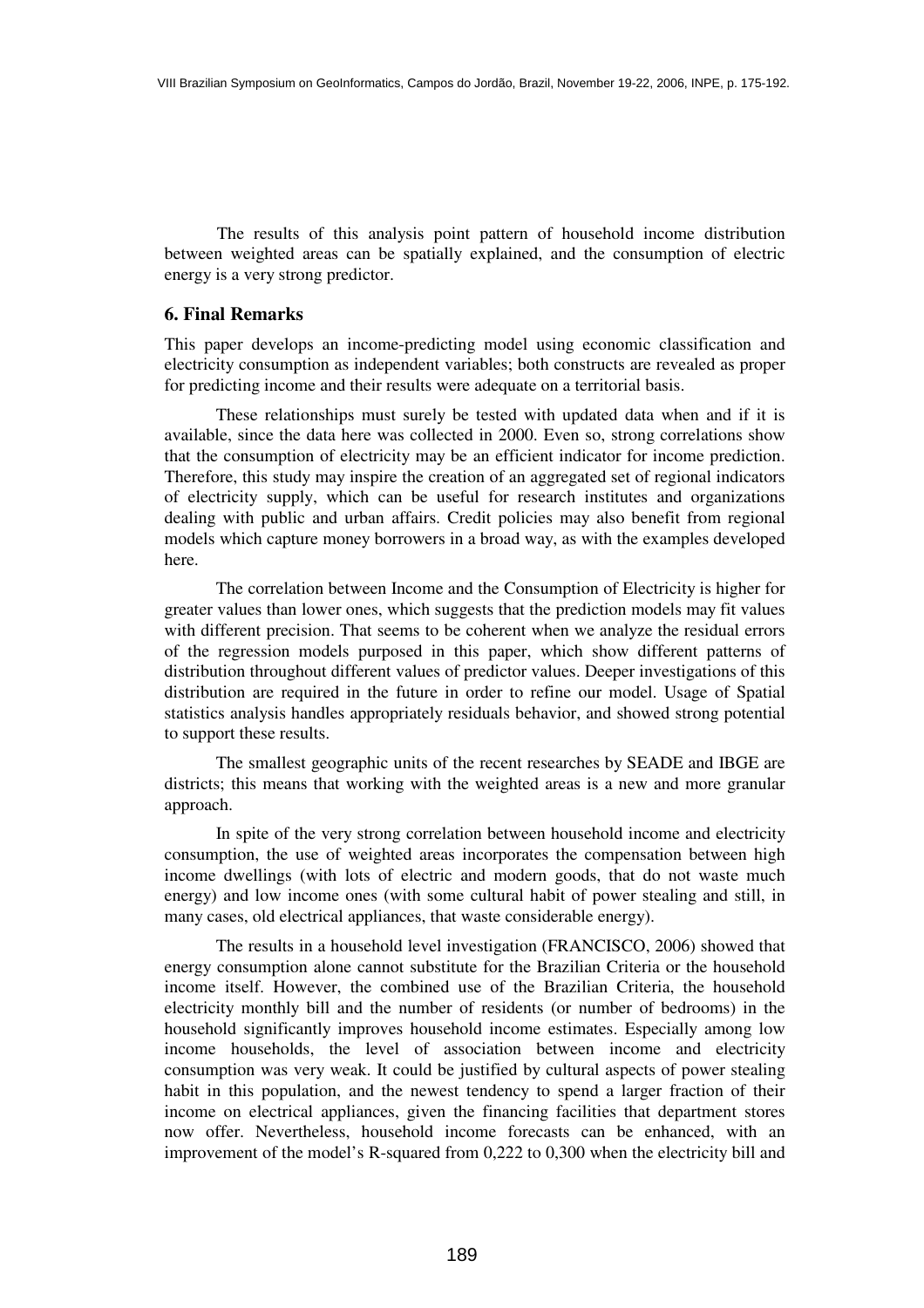the number of residents are included in a regression model of household income against the Brazilian Criteria.

In summary, at territorial level, Income and economic classification are recognized as efficient proxies for purchasing power; and the consumption of electricity is assumed to denote usage of high-valued goods. The expected relationships are supported by positive and significant results of correlation analysis and regression modeling. These results may be useful to marketing researchers, policy makers, credit agents and public administration professionals. As it is an easily available and monthly updated information, the electric energy consumption indicators, when published widely by energy distribution companies, can be useful for strategies formulation and decision making which use data of household income classification, concentration analysis and prediction. It includes potential contribution for load and consumption forecast process and support for planning strategies in electricity distribution companies.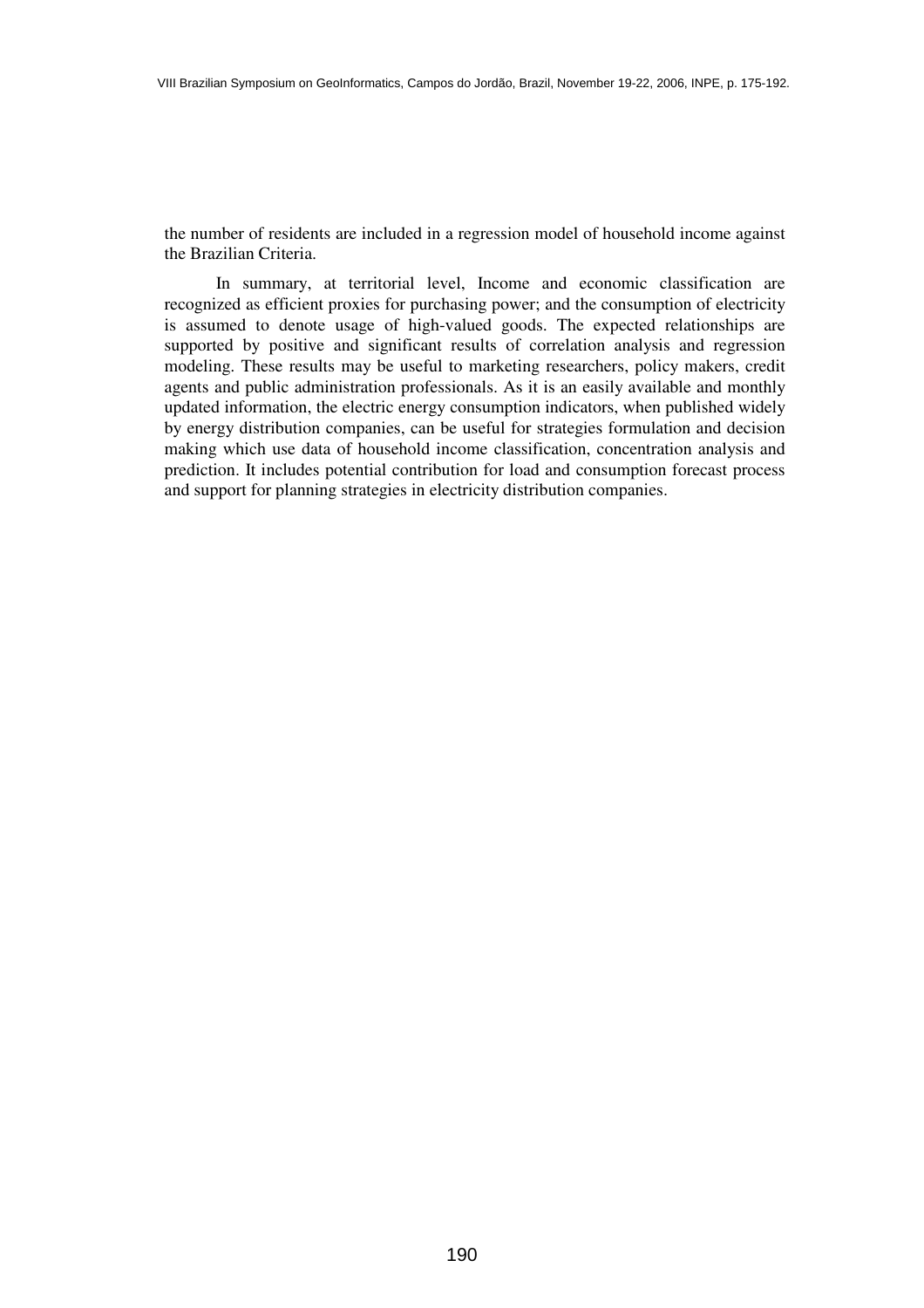#### **References**

- ABEP Associação Brasileira de Empresas de Pesquisa (2004, December 22). *Critério de Classificação Econômica Brasil.* São Paulo. Available in http://www.anep.org.br.
- Achão, C. C. L. (2003). *Análise da Estrutura de Consumo de Energia pelo Setor Residencial Brasileiro.* Ph.D. Thesis, Universidade Federal do Rio de Janeiro, Rio de Janeiro, Brazil.
- ANEEL Agência Nacional de Energia Elétrica. (2005, November). *A importância das ações de comunicação para a redução das perdas não-técnicas.* Trabalho apresentado no 1º Fórum de Comunicação na Distribuição de Energia Elétrica. Brasília, Brazil.
- Araújo, H. P. M. (1979). *O Setor de Energia Elétrica e a Evolução Recente do Capitalismo no Brasil.* COPPE-UFRJ. Rio de Janeiro.
- Bittencourt, N. (2005, July). *Uso de Bancos de Dados Oficiais.* Course offered in Primeira Escola de Inverno of FGV-EAESP. Fundação Getulio Vargas. São Paulo.
- Bussab, W. O., & Ferreira, M. (1999). Critério Brasil de Estratificação Socioeconômica: Aspectos Demográficos. Proceedings of CLADEA, San Juan, Porto Rico, 34.
- Cavaretti, J. L. (2005, November). *Consumidor de Baixa Renda e os Desafios das Distribuidoras.* Trabalho apresentado no VIII Encontro Nacional de Conselhos de Consumidores. São Paulo, Brazil.
- ESRI (2000). *ArcView GIS White Paper.* Versão 3.2 Available in http://www.esri.com.
- Francisco, E. (2002). Customer Franchise A Mina de Ouro do Geomarketing. *InfoGEO, 25*, Coluna GEOInsights, 56-57, August. Curitiba: MundoGEO.
- Francisco, E. (2004). Análise do Potencial de Uso do Comércio Eletrônico na AES Eletropaulo. Negócios na Era Digital. FGV-EAESP, São Paulo.
- Francisco, E. R. (2006). *Relação entre o Consumo de Energia Elétrica, a Renda e a Caracterização Econômica de Famílias de Baixa Renda do Município de São Paulo*. Master Thesis, Escola de Administração de Empresas de São Paulo, Fundação Getulio Vargas, São Paulo, Brazil.
- Governo do Estado de São Paulo (2005). Balanço Energético do Estado de São Paulo 2005. Ano Base 2004. Secretaria de Energia, Recursos Hídricos e Saneamento. São Paulo. Available in http://www.energia.sp.gov.br.
- Guerreiro, A. G., Serra, S. T., Carvalho, M. L. R. de, & Silva Filho, M. C. de (1996). *A influência da Venda de Eletrodomésticos na Expansão do Consumo Residencial de Energia Elétrica.* Rio de Janeiro: Departamento de Planejamento de Sistemas Energéticos – UNICAMP, Anais do VII Congresso Brasileiro de Energia – CBE.
- IBGE Instituto Brasileiro de Geografia e Estatística (2005). *Pesquisa Nacional por Amostra de Domicílios,* 2004*.* Rio de Janeiro, Brazil: Author.
- IBGE Instituto Brasileiro de Geografia e Estatística (2004). *Pesquisa de Orçamentos Familiares, 2002-2003. Primeiros Resultados*. Rio de Janeiro, Brazil: Author.